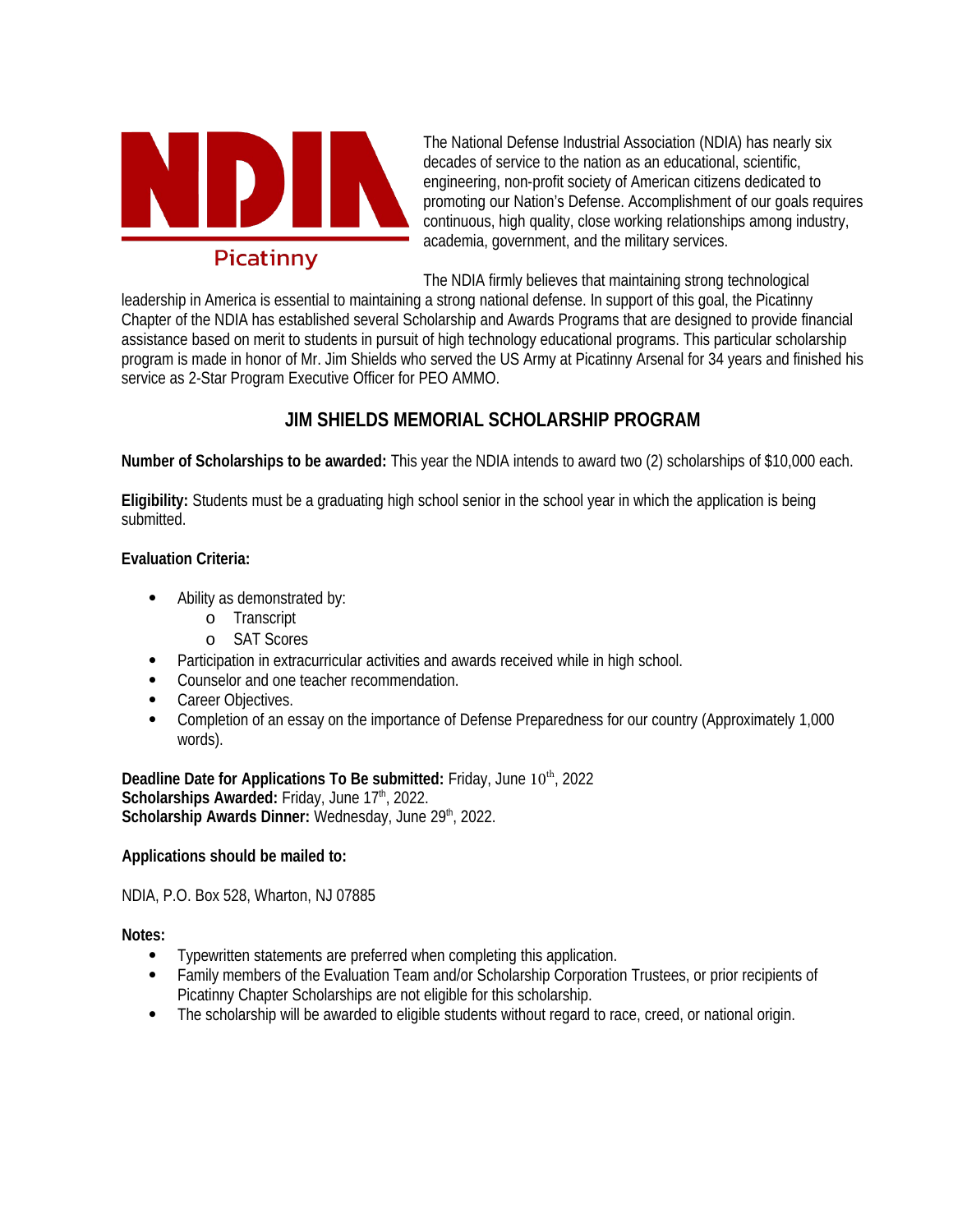# **NATIONAL DEFENSE INDUSTRIAL ASSOCIATION 2022 JIM SHEILDS MEMORIAL SCHOLARSHIP APPLICATION**

| Student's Full Name       |      |                      |                               |
|---------------------------|------|----------------------|-------------------------------|
|                           |      |                      |                               |
| Student's Address:        |      |                      | Telephone:                    |
|                           |      |                      |                               |
| <b>Street</b>             | City | <b>State</b><br>Zip  | Area Code & Number            |
|                           |      |                      |                               |
| Name of High School       |      |                      | <b>Graduation Date</b>        |
|                           |      |                      |                               |
| Name of College Attending |      | <b>Entrance Date</b> | <b>Graduation Date/Degree</b> |
|                           |      |                      |                               |
| Signature of Student      |      |                      | Date                          |
|                           |      |                      |                               |
|                           |      |                      |                               |

### **DO NOTE WRITE BELOW THIS LINE**

This application with attached exhibits has been reviewed, the statements verified, and it is in conformity with rules and regulations set forth by the NDIA Picatinny Chapter.

Date **NDIA** Secretary Name

**Signature**